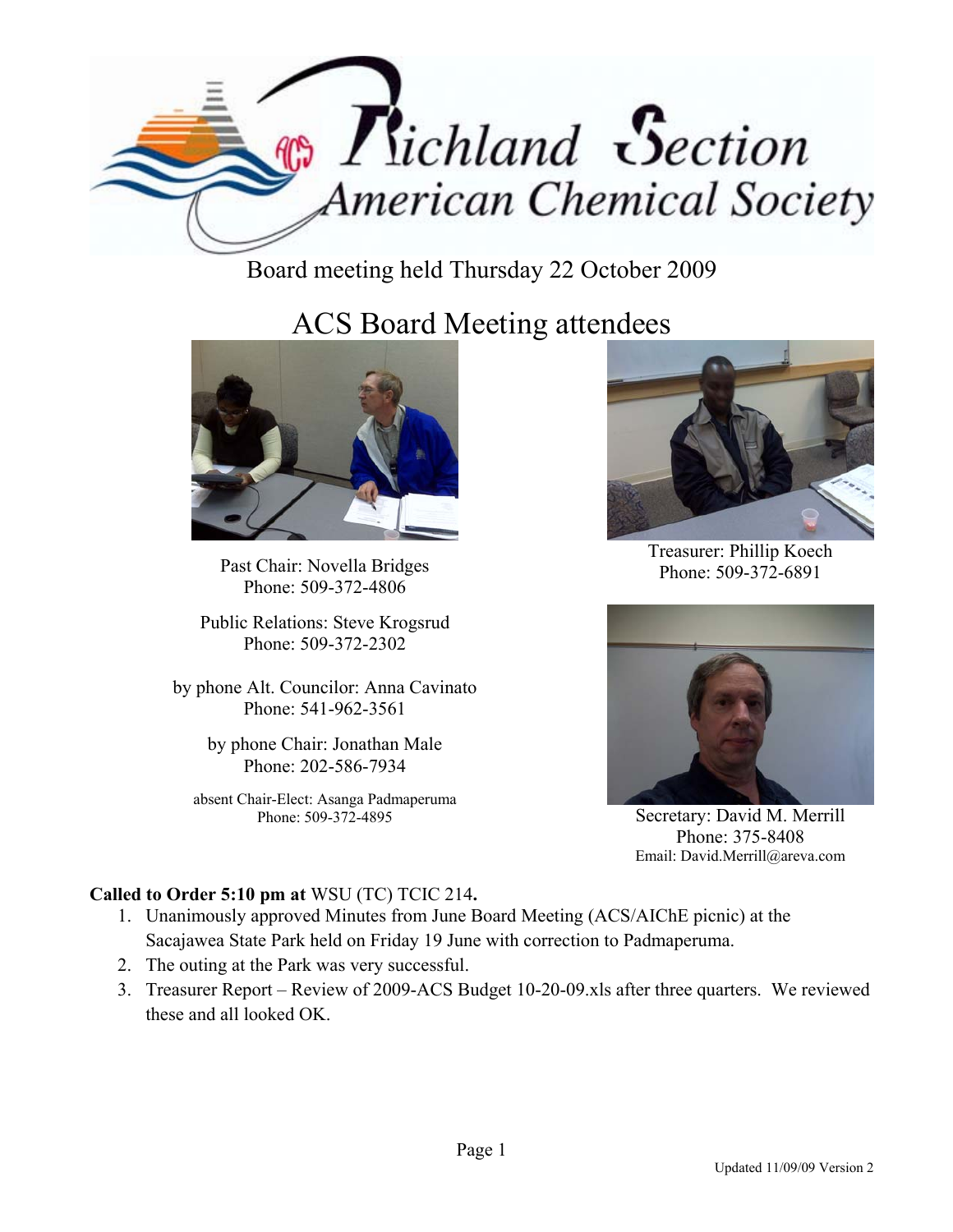

- 4. Prior Meeting and event reviews
	- a. Applied Molecular Modeling--Not Just Video Games Anymore Wednesday 16 September 2009 Dr. Pete Ludovice, September 16, 2009 Applied Molecular Modeling – Not just video games anymore, 17:30 PDT Battelle Auditorium. The talk was well received but attendance was only 10 people?
	- b. Dr. Mark Thomson, October 19, 2009 The Role of Chemistry in the development of regional styles of beer and ale 17:30 PDT Battelle Auditorium. Very well received and about 50+ in attendance.
	- c. ACS Northwest Regional Meeting, Pacific Lutheran University, Tacoma, WA June 28 July 1, 2009. At this NORM 2009, in Tacoma Janet Bryant received an outstanding award certificate for her contributions in organizing the regional meeting programming and events and as Regional Awards Committee chair.
	- d. At the ACS National meeting "National ACS Fall meeting's ChemLuminary Awards" our section won an Award "for being the outstanding Local WCC" and Anna Cavinato and Janet Bryant had their picture in Chem and Engineering News
	- e. National Chemistry Week "Chemistry is Elemental October 18-29, 2009. Karen, Janet and Anna have events on going. Anna has many activities going on including 10/24/09 girls in science 106 girls signed up, topic is environmental science with water sampling. Had a rehearsal this afternoon. BMCC will have an event on 11/14/09 using a grant for Science Saturdays. Events will continue through November and into December.
- 5. Other Business
	- a. We need to have an election for local positions
	- b. We need to vote for ACS president
	- c. Next Board meeting 5PM Monday 9 November
	- d. Next Speaker meeting 6PM Wednesday 11 November
- 6. New Items
	- a. Dinner for Esteemed Senior Section Members 2009 (Skip the Pizza Party)
		- i. The best time is Thursday 3 December 2009
		- ii. Ask Novella to line up the location
		- iii. Make sure the honorees are OK with the date of 3 December 2009.
		- iv. Recap the awards such as ChemLuminary Award and then pass out the 50 and 60 year membership awards?
		- v. Would we considering send a membership wide email for the dinner?